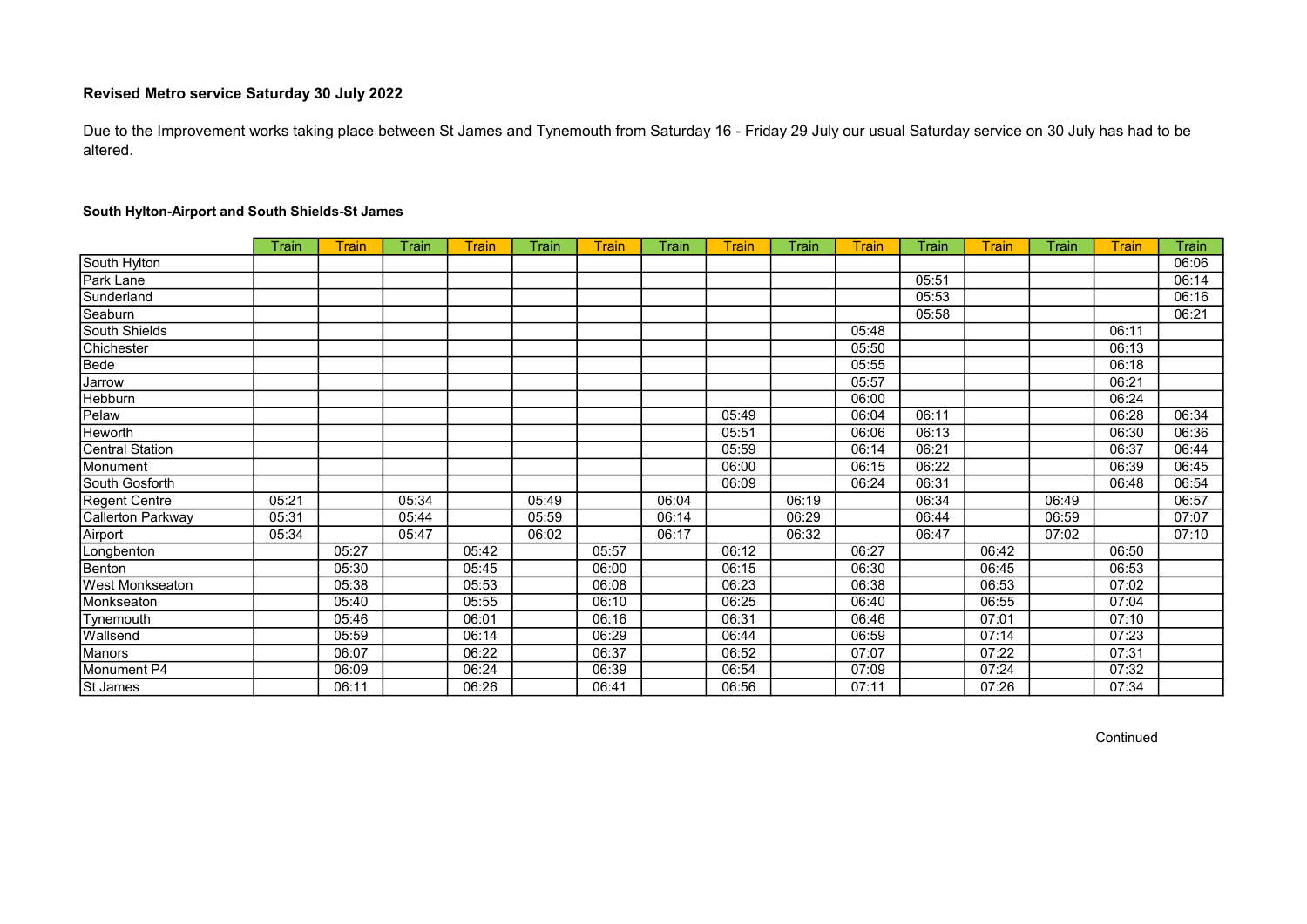Due to the Improvement works taking place between St James and Tynemouth from Saturday 16 - Friday 29 July our usual Saturday service on 30 July has had to be altered.

|                        | <b>Train</b> | Train | Train | Train | Train | Train | Train | Train | <b>Train</b> | Train | <b>Train</b> | Train | Train | Train | <b>Train</b> |
|------------------------|--------------|-------|-------|-------|-------|-------|-------|-------|--------------|-------|--------------|-------|-------|-------|--------------|
| South Hylton           |              | 06:22 |       | 06:37 |       | 06:52 |       | 07:07 |              | 07:22 |              | 07:37 |       | 07:52 |              |
| Park Lane              |              | 06:30 |       | 06:45 |       | 07:00 |       | 07:15 |              | 07:30 |              | 07:45 |       | 08:00 |              |
| Sunderland             |              | 06:32 |       | 06:47 |       | 07:02 |       | 07:18 |              | 07:32 |              | 07:47 |       | 08:02 |              |
| Seaburn                |              | 06:37 |       | 06:52 |       | 07:07 |       | 07:23 |              | 07:37 |              | 07:52 |       | 08:07 |              |
| South Shields          | 06:26        |       | 06:41 |       | 06:56 |       | 07:11 |       | 07:26        |       | 07:41        |       | 07:56 |       | 08:11        |
| Chichester             | 06:28        |       | 06:43 |       | 06:58 |       | 07:13 |       | 07:28        |       | 07:43        |       | 07:58 |       | 08:13        |
| Bede                   | 06:33        |       | 06:48 |       | 07:03 |       | 07:18 |       | 07:33        |       | 07:48        |       | 08:03 |       | 08:18        |
| Jarrow                 | 06:36        |       | 06:51 |       | 07:06 |       | 07:21 |       | 07:36        |       | 07:51        |       | 08:06 |       | 08:21        |
| Hebburn                | 06:39        |       | 06:54 |       | 07:09 |       | 07:24 |       | 07:39        |       | 07:54        |       | 08:09 |       | 08:24        |
| Pelaw                  | 06.43        | 06:51 | 06:58 | 07:06 | 07:13 | 07:21 | 07:28 | 07:36 | 07:43        | 07:51 | 07:58        | 08:06 | 08:13 | 08:21 | 08:28        |
| Heworth                | 06:45        | 06:53 | 07:00 | 07:08 | 07:15 | 07:23 | 07:30 | 07:38 | 07:45        | 07:53 | 08:00        | 08:08 | 08:15 | 08:23 | 08:30        |
| <b>Central Station</b> | 06:52        | 07:00 | 07:07 | 07:15 | 07:22 | 07:30 | 07:37 | 07:46 | 07:52        | 08:00 | 08:07        | 08:15 | 08:22 | 08:30 | 08:37        |
| Monument               | 06:54        | 07:02 | 07:09 | 07:17 | 07:24 | 07:32 | 07:39 | 07:47 | 07:54        | 08:02 | 08:09        | 08:17 | 08:24 | 08:32 | 08:39        |
| South Gosforth         | 07:03        | 07:11 | 07:18 | 07:26 | 07:33 | 07:41 | 07:48 | 07:56 | 08:03        | 08:11 | 08:18        | 08:26 | 08:33 | 08:41 | 08:48        |
| Regent Centre          |              | 07:13 |       | 07:28 |       | 07:43 |       | 07:59 |              | 08:13 |              | 08:28 |       | 08:43 |              |
| Callerton Parkway      |              | 07:23 |       | 07:38 |       | 07:53 |       | 08:09 |              | 08:23 |              | 08:38 |       | 08:53 |              |
| Airport                |              | 07:26 |       | 07:41 |       | 07:56 |       | 08:12 |              | 08:26 |              | 08:41 |       | 08:56 |              |
| Longbenton             | 07:05        |       | 07:20 |       | 07:35 |       | 07:50 |       | 08:05        |       | 08:20        |       | 08:35 |       | 08:50        |
| Benton                 | 07:08        |       | 07:23 |       | 07:38 |       | 07:53 |       | 08:08        |       | 08:23        |       | 08:38 |       | 08:53        |
| <b>West Monkseaton</b> | 07:17        |       | 07:32 |       | 07:47 |       | 08:02 |       | 08:17        |       | 08:32        |       | 08:47 |       | 09:02        |
| Monkseaton             | 07:19        |       | 07:34 |       | 07:49 |       | 08:04 |       | 08:19        |       | 08:34        |       | 08:49 |       | 09:04        |
| Tynemouth              | 07:25        |       | 07:40 |       | 07:55 |       | 08:10 |       | 08:25        |       | 08:40        |       | 08:55 |       | 09:10        |
| Wallsend               | 07:38        |       | 07:53 |       | 08:08 |       | 08:23 |       | 08:38        |       | 08:53        |       | 09:08 |       | 09:23        |
| Manors                 | 07:46        |       | 08:01 |       | 08:16 |       | 08:31 |       | 08:46        |       | 09:01        |       | 09:16 |       | 09:31        |
| Monument P4            | 07:47        |       | 08:02 |       | 08:17 |       | 08:32 |       | 08:47        |       | 09:03        |       | 09:18 |       | 09:33        |
| St James               | 07:49        |       | 08:04 |       | 08:19 |       | 08:34 |       | 08:49        |       | 09:05        |       | 09:20 |       | 09:35        |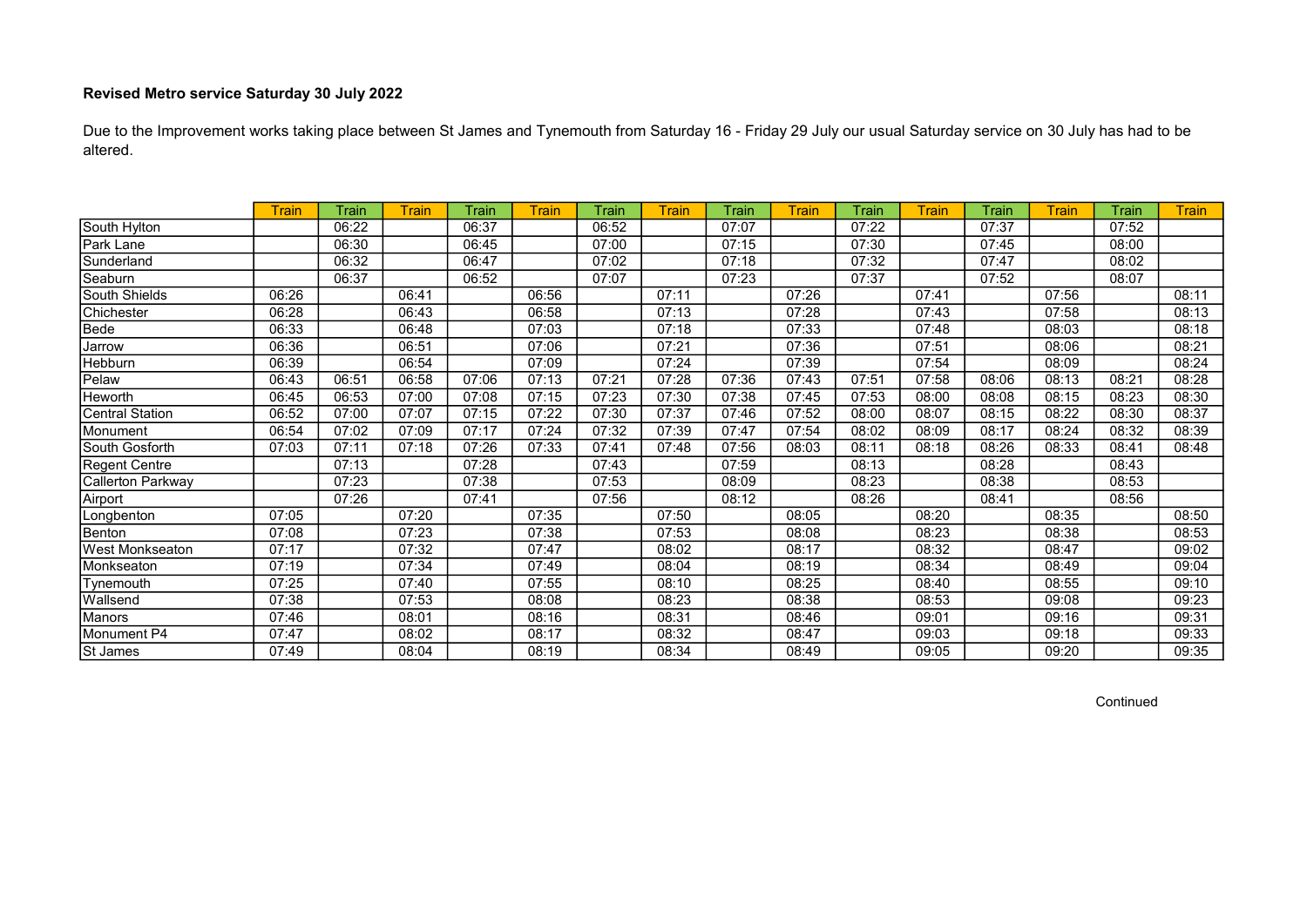Due to the Improvement works taking place between St James and Tynemouth from Saturday 16 - Friday 29 July our usual Saturday service on 30 July has had to be altered.

|                        | Train | Train | Train | Train | <b>Train</b> | Train | Train | Train | <b>Train</b> | Train | Train | Train | Train | Train | Train |
|------------------------|-------|-------|-------|-------|--------------|-------|-------|-------|--------------|-------|-------|-------|-------|-------|-------|
| South Hylton           | 08:07 |       |       | 08:22 |              | 08:37 |       | 08:52 |              |       | 09:07 |       | 09:25 |       | 09:37 |
| Park Lane              | 08:15 |       |       | 08:30 |              | 08:45 |       | 09:00 |              |       | 09:15 |       | 09:33 |       | 09:45 |
| Sunderland             | 08:17 |       |       | 08:32 |              | 08:47 |       | 09:02 |              |       | 09:17 |       | 09:35 |       | 09:47 |
| Seaburn                | 08:22 |       |       | 08:37 |              | 08:52 |       | 09:07 |              |       | 09:22 |       | 09:40 |       | 09:52 |
| South Shields          |       | 08:26 |       |       | 08:41        |       | 08:56 |       | 09:10        |       |       | 09:26 |       | 09:42 |       |
| Chichester             |       | 08:28 |       |       | 08:43        |       | 08:58 |       | 09:12        |       |       | 09:28 |       | 09:44 |       |
| Bede                   |       | 08:33 |       |       | 08:48        |       | 09:03 |       | 09:17        |       |       | 09:33 |       | 09:49 |       |
| Jarrow                 |       | 08:36 |       |       | 08:51        |       | 09:06 |       | 09:20        |       |       | 09:36 |       | 09:51 |       |
| Hebburn                |       | 08:39 |       |       | 08:54        |       | 09:09 |       | 09:23        |       |       | 09:39 |       | 09:54 |       |
| Pelaw                  | 08:36 | 08:43 |       | 08:51 | 08:58        | 09:06 | 09:13 | 09:21 | 09:28        |       | 09:36 | 09:43 | 09:53 | 09:58 | 10:05 |
| Heworth                | 08:38 | 08:45 |       | 08:53 | 09:00        | 09:08 | 09:15 | 09:23 | 09:30        |       | 09:38 | 09:45 | 09:55 | 10:00 | 10:07 |
| Central Station        | 08:45 | 08:52 |       | 09:00 | 09:07        | 09:15 | 09:22 | 09:30 | 09:37        |       | 09:45 | 09:52 | 10:03 | 10:08 | 10:15 |
| Monument               | 08:47 | 08:54 |       | 09:02 | 09:09        | 09:17 | 09:24 | 09:32 | 09:39        |       | 09:47 | 09:54 | 10:04 | 10:09 | 10:17 |
| South Gosforth         | 08:56 | 09:03 |       | 09:11 | 09:18        | 09:26 | 09:33 | 09:41 | 09:48        |       | 09:56 | 10:03 | 10:13 | 10:18 | 10:26 |
| Regent Centre          | 08:58 |       | 09:09 | 09:14 |              | 09:28 |       | 09:43 |              | 09:54 | 09:59 |       | 10:16 |       | 10:28 |
| Callerton Parkway      | 09:08 |       | 09:19 | 09:24 |              | 09:39 |       | 09:53 |              | 10:04 | 10:09 |       | 10:26 |       | 10:39 |
| Airport                | 09:11 |       | 09:22 | 09:27 |              | 09:42 |       | 09:56 |              | 10:07 | 10:12 |       | 10:29 |       | 10:42 |
| Longbenton             |       | 09:05 |       |       | 09:20        |       | 09:35 |       | 09:50        |       |       | 10:05 |       | 10:21 |       |
| Benton                 |       | 09:08 |       |       | 09:23        |       | 09:38 |       | 09:53        |       |       | 10:08 |       | 10:24 |       |
| <b>West Monkseaton</b> |       | 09:17 |       |       | 09:32        |       | 09:47 |       | 10:02        |       |       | 10:17 |       | 10:33 |       |
| Monkseaton             |       | 09:19 |       |       | 09:34        |       | 09:49 |       | 10:04        |       |       | 10:19 |       | 10:35 |       |
| Tynemouth              |       | 09:25 |       |       | 09:40        |       | 09:55 |       | 10:10        |       |       | 10:25 |       | 10:41 |       |
| Wallsend               |       | 09:38 |       |       | 09:53        |       | 10:08 |       | 10:23        |       |       | 10:38 |       | 10:54 |       |
| Manors                 |       | 09:46 |       |       | 10:01        |       | 10:16 |       | 10:31        |       |       | 10:46 |       | 11:02 |       |
| Monument P4            |       | 09:48 |       |       | 10:03        |       | 10:18 |       | 10:33        |       |       | 10:48 |       | 11:04 |       |
| St James               |       | 09:50 |       |       | 10:05        |       | 10:20 |       | 10:35        |       |       | 10:50 |       | 11:06 |       |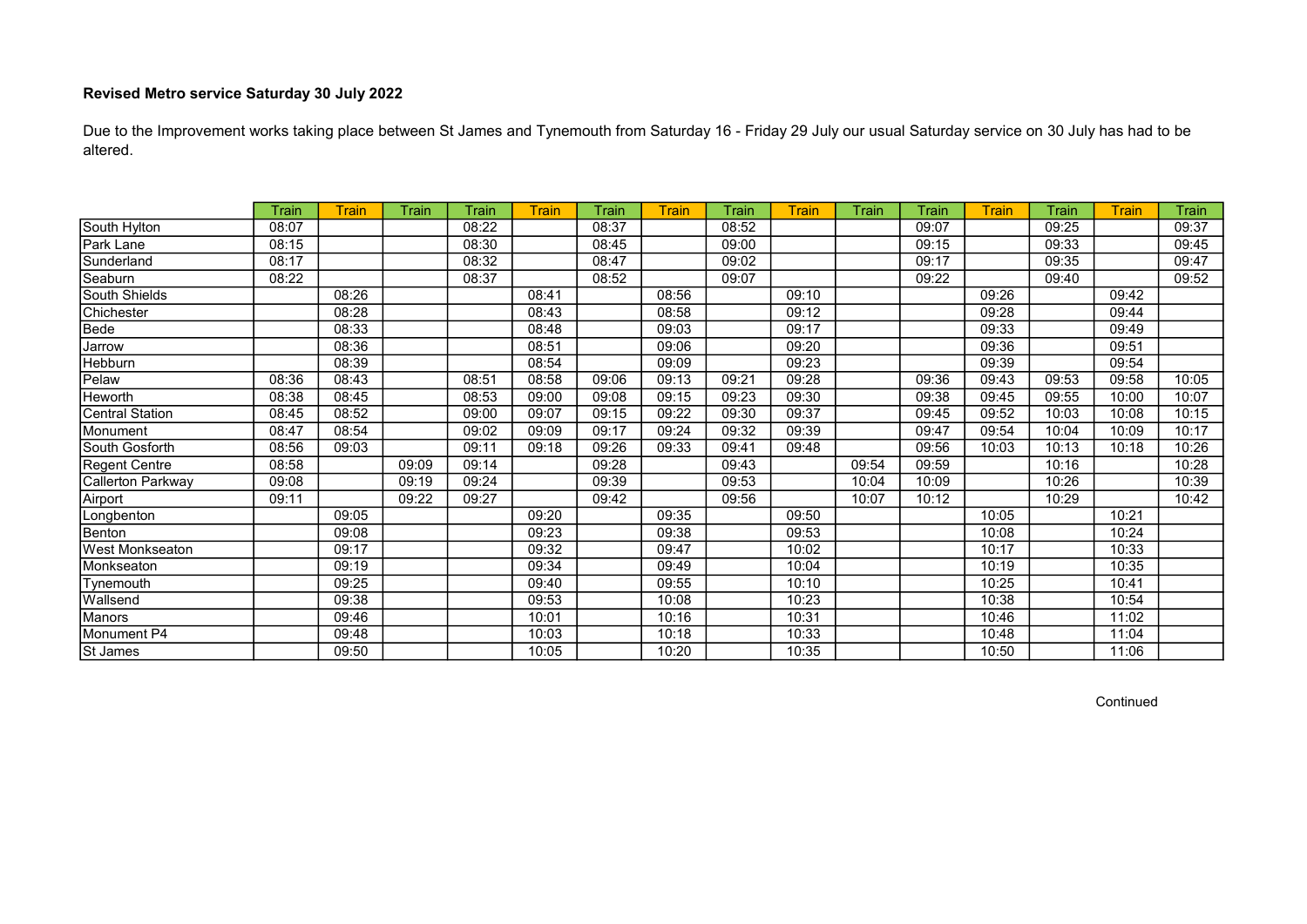Due to the Improvement works taking place between St James and Tynemouth from Saturday 16 - Friday 29 July our usual Saturday service on 30 July has had to be altered.

|                        | Train | Train | Train | Train | Train | Train | Train | Train | <b>Train</b> | Train | <b>Train</b> | Train | Train | Train | <b>Train</b> |
|------------------------|-------|-------|-------|-------|-------|-------|-------|-------|--------------|-------|--------------|-------|-------|-------|--------------|
| South Hylton           |       | 09:49 |       | 10:01 |       | 10:13 |       | 10:25 |              | 10:37 |              | 10:49 |       | 11:01 |              |
| Park Lane              |       | 09:57 |       | 10:09 |       | 10:21 |       | 10:33 |              | 10:45 |              | 10:57 |       | 11:09 |              |
| Sunderland             |       | 09:59 |       | 10:11 |       | 10:23 |       | 10:35 |              | 10:47 |              | 10:59 |       | 11:11 |              |
| Seaburn                |       | 10:04 |       | 10:16 |       | 10:28 |       | 10:40 |              | 10:52 |              | 11:04 |       | 11:16 |              |
| South Shields          | 09:55 |       | 10:06 |       | 10:18 |       | 10:30 |       | 10:42        |       | 10:54        |       | 11:06 |       | 11:18        |
| Chichester             | 09:57 |       | 10:08 |       | 10:20 |       | 10:32 |       | 10:44        |       | 10:56        |       | 11:08 |       | 11:20        |
| Bede                   | 10:02 |       | 10:14 |       | 10:26 |       | 10:38 |       | 10:50        |       | 11:02        |       | 11:14 |       | 11:26        |
| Jarrow                 | 10:04 |       | 10:16 |       | 10:28 |       | 10:40 |       | 10:52        |       | 11:04        |       | 11:16 |       | 11:28        |
| Hebburn                | 10:07 |       | 10:19 |       | 10:31 |       | 10:43 |       | 10:55        |       | 11:07        |       | 11:19 |       | 11:31        |
| Pelaw                  | 10:11 | 10:17 | 10:23 | 10:29 | 10:35 | 10:41 | 10:47 | 10:53 | 10:59        | 11:05 | 11:11        | 11:17 | 11:23 | 11:29 | 11:35        |
| Heworth                | 10:13 | 10:19 | 10:25 | 10:31 | 10:37 | 10:43 | 10:49 | 10:55 | 11:01        | 11:07 | 11:13        | 11:19 | 11:25 | 11:31 | 11:37        |
| <b>Central Station</b> | 10:21 | 10:27 | 10:33 | 10:39 | 10:45 | 10:51 | 10:57 | 11:03 | 11:09        | 11:15 | 11:21        | 11:27 | 11:33 | 11:39 | 11:45        |
| Monument               | 10:23 | 10:29 | 10:35 | 10:41 | 10:47 | 10:53 | 10:59 | 11:05 | 11:11        | 11:17 | 11:23        | 11:29 | 11:35 | 11:41 | 11:47        |
| South Gosforth         | 10:32 | 10:38 | 10:44 | 10:50 | 10:56 | 11:02 | 11:08 | 11:14 | 11:20        | 11:26 | 11:32        | 11:38 | 11:44 | 11:50 | 11:56        |
| Regent Centre          |       | 10:40 |       | 10:52 |       | 11:04 |       | 11:16 |              | 11:28 |              | 11:40 |       | 11:52 |              |
| Callerton Parkway      |       | 10:51 |       | 11:03 |       | 11:15 |       | 11:27 |              | 11:39 |              | 11:51 |       | 12:03 |              |
| Airport                |       | 10:54 |       | 11:06 |       | 11:18 |       | 11:30 |              | 11:42 |              | 11:54 |       | 12:06 |              |
| Longbenton             | 10:34 |       | 10:46 |       | 10:58 |       | 11:10 |       | 11:22        |       | 11:34        |       | 11:46 |       | 11:58        |
| Benton                 | 10:37 |       | 10:49 |       | 11:01 |       | 11:13 |       | 11:25        |       | 11:37        |       | 11:49 |       | 12:01        |
| <b>West Monkseaton</b> | 10:46 |       | 10:58 |       | 11:10 |       | 11:22 |       | 11:34        |       | 11:46        |       | 11:58 |       | 12:10        |
| Monkseaton             | 10:48 |       | 11:00 |       | 11:12 |       | 11:24 |       | 11:36        |       | 11:48        |       | 12:00 |       | 12:12        |
| Tynemouth              | 10:54 |       | 11:06 |       | 11:18 |       | 11:30 |       | 11:42        |       | 11:54        |       | 12:06 |       | 12:18        |
| Wallsend               | 11:07 |       | 11:19 |       | 11:31 |       | 11:43 |       | 11:55        |       | 12:07        |       | 12:19 |       | 12:31        |
| Manors                 | 11:15 |       | 11:27 |       | 11:39 |       | 11:51 |       | 12:03        |       | 12:15        |       | 12:27 |       | 12:39        |
| Monument P4            | 11:17 |       | 11:29 |       | 11:41 |       | 11:53 |       | 12:05        |       | 12:17        |       | 12:29 |       | 12:41        |
| St James               | 11:19 |       | 11:31 |       | 11:43 |       | 11:55 |       | 12:07        |       | 12:19        |       | 12:31 |       | 12:43        |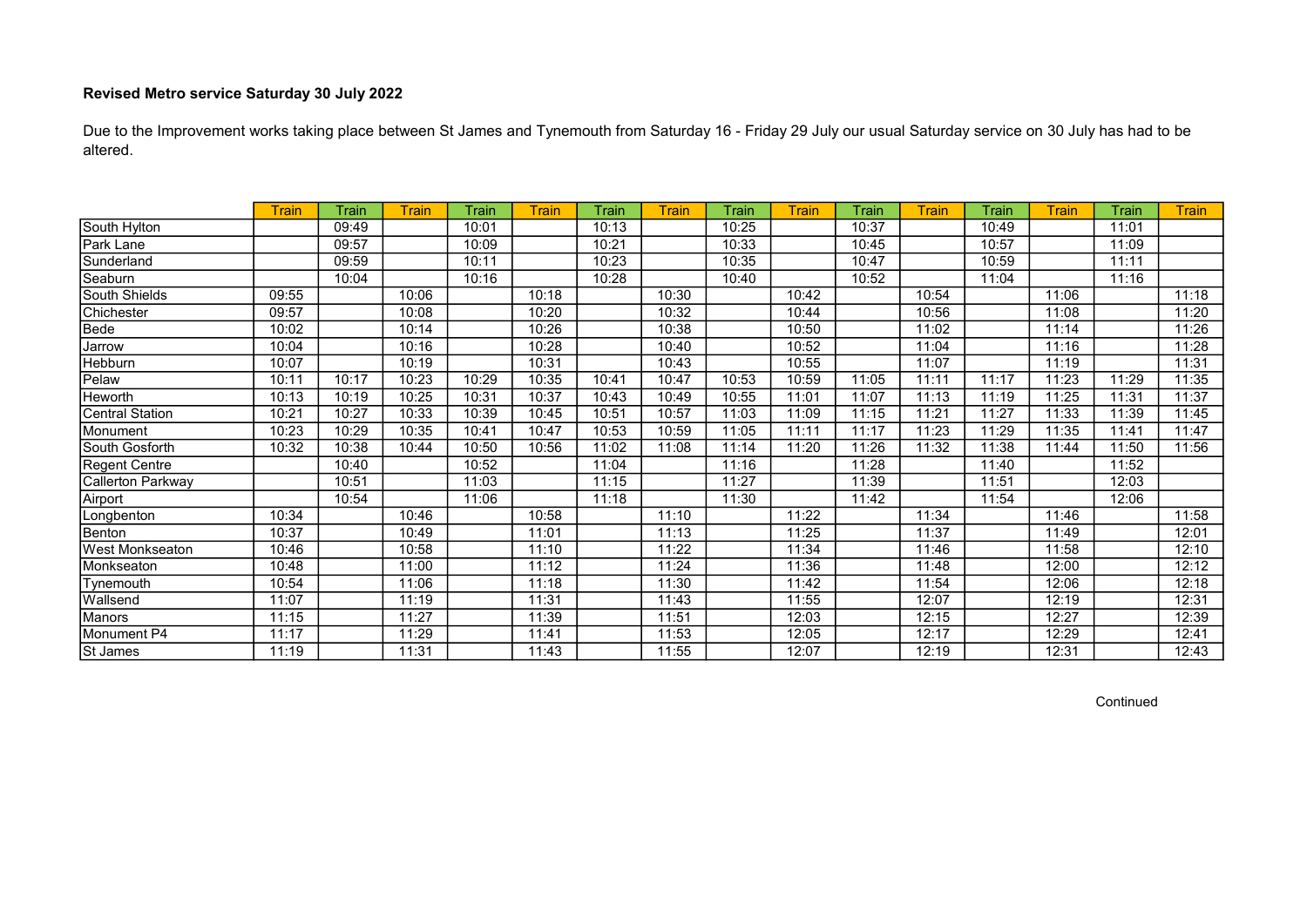Due to the Improvement works taking place between St James and Tynemouth from Saturday 16 - Friday 29 July our usual Saturday service on 30 July has had to be altered.

|                        | Train | Train | Train | <b>Train</b> | Train | <b>Train</b> | Train | Train | Train | Train | Train | <b>Train</b> | Train | Train | Train |
|------------------------|-------|-------|-------|--------------|-------|--------------|-------|-------|-------|-------|-------|--------------|-------|-------|-------|
| South Hylton           | 11:13 |       | 11:25 |              | 11:37 |              | 11:49 |       | 12:01 |       | 12:13 |              | 12:25 |       | 12:37 |
| Park Lane              | 11:21 |       | 11:33 |              | 11:45 |              | 11:57 |       | 12:09 |       | 12:21 |              | 12:33 |       | 12:45 |
| Sunderland             | 11:23 |       | 11:35 |              | 11:47 |              | 11:59 |       | 12:11 |       | 12:23 |              | 12:35 |       | 12:47 |
| Seaburn                | 11:28 |       | 11:40 |              | 11:52 |              | 12:04 |       | 12:16 |       | 12:28 |              | 12:40 |       | 12:52 |
| South Shields          |       | 11:30 |       | 11:42        |       | 11:54        |       | 12:06 |       | 12:18 |       | 12:30        |       | 12:42 |       |
| Chichester             |       | 11:32 |       | 11:44        |       | 11:56        |       | 12:08 |       | 12:20 |       | 12:32        |       | 12:44 |       |
| Bede                   |       | 11:38 |       | 11:50        |       | 12:02        |       | 12:14 |       | 12:26 |       | 12:38        |       | 12:50 |       |
| Jarrow                 |       | 11:40 |       | 11:52        |       | 12:04        |       | 12:16 |       | 12:28 |       | 12:40        |       | 12:52 |       |
| Hebburn                |       | 11:43 |       | 11:55        |       | 12:07        |       | 12:19 |       | 12:31 |       | 12:43        |       | 12:55 |       |
| Pelaw                  | 11:41 | 11:47 | 11:53 | 11:59        | 12:05 | 12:11        | 12:17 | 12:23 | 12:29 | 12:35 | 12:41 | 12:47        | 12:53 | 12:59 | 13:05 |
| Heworth                | 11:43 | 11:49 | 11:55 | 12:01        | 12:07 | 12:13        | 12:19 | 12:25 | 12:31 | 12:37 | 12:43 | 12:49        | 12:55 | 13:01 | 13:07 |
| Central Station        | 11:51 | 11:57 | 12:03 | 12:09        | 12:15 | 12:21        | 12:27 | 12:33 | 12:39 | 12:45 | 12:51 | 12:57        | 13:03 | 13:09 | 13:15 |
| Monument               | 11:53 | 11:59 | 12:05 | 12:11        | 12:17 | 12:23        | 12:29 | 12:35 | 12:41 | 12:47 | 12:53 | 12:59        | 13:05 | 13:11 | 13:17 |
| South Gosforth         | 12:02 | 12:08 | 12:14 | 12:20        | 12:26 | 12:32        | 12:38 | 12:44 | 12:50 | 12:56 | 13:02 | 13:08        | 13:14 | 13:20 | 13:26 |
| Regent Centre          | 12:04 |       | 12:16 |              | 12:28 |              | 12:40 |       | 12:52 |       | 13:04 |              | 13:16 |       | 13:28 |
| Callerton Parkway      | 12:15 |       | 12:27 |              | 12:39 |              | 12:51 |       | 13:03 |       | 13:15 |              | 13:27 |       | 13:39 |
| Airport                | 12:18 |       | 12:30 |              | 12:42 |              | 12:54 |       | 13:06 |       | 13:18 |              | 13:30 |       | 13:42 |
| Longbenton             |       | 12:10 |       | 12:22        |       | 12:34        |       | 12:46 |       | 12:58 |       | 13:10        |       | 13:22 |       |
| Benton                 |       | 12:13 |       | 12:25        |       | 12:37        |       | 12:49 |       | 13:01 |       | 13:13        |       | 13:25 |       |
| <b>West Monkseaton</b> |       | 12:22 |       | 12:34        |       | 12:46        |       | 12:58 |       | 13:10 |       | 13:22        |       | 13:34 |       |
| Monkseaton             |       | 12:24 |       | 12:36        |       | 12:48        |       | 13:00 |       | 13:12 |       | 13:24        |       | 13:36 |       |
| Tynemouth              |       | 12:30 |       | 12:42        |       | 12:54        |       | 13:06 |       | 13:18 |       | 13:30        |       | 13:42 |       |
| Wallsend               |       | 12:43 |       | 12:55        |       | 13:07        |       | 13:19 |       | 13:31 |       | 13:43        |       | 13:55 |       |
| Manors                 |       | 12:51 |       | 13:03        |       | 13:15        |       | 13:27 |       | 13:39 |       | 13:51        |       | 14:03 |       |
| Monument P4            |       | 12:53 |       | 13:05        |       | 13:17        |       | 13:29 |       | 13:41 |       | 13:53        |       | 14:05 |       |
| St James               |       | 12:55 |       | 13:07        |       | 13:19        |       | 13:31 |       | 13:43 |       | 13:55        |       | 14:07 |       |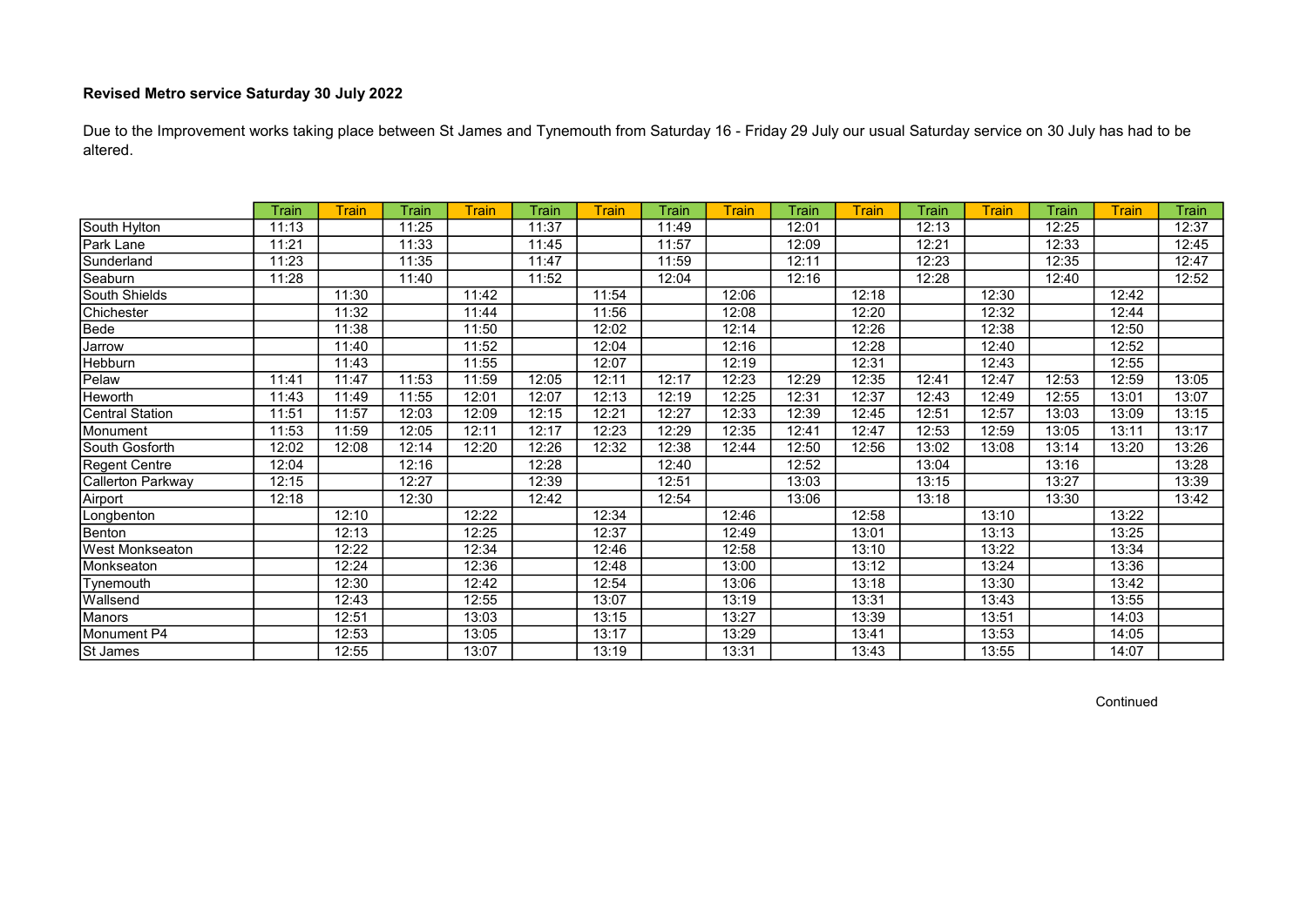Due to the Improvement works taking place between St James and Tynemouth from Saturday 16 - Friday 29 July our usual Saturday service on 30 July has had to be altered.

|                        | <b>Train</b> | Train | <b>Train</b> | Train | Train | Train | Train | Train | <b>Train</b> | Train | Train | Train | <b>Train</b> | Train | <b>Train</b> |
|------------------------|--------------|-------|--------------|-------|-------|-------|-------|-------|--------------|-------|-------|-------|--------------|-------|--------------|
| South Hylton           |              | 12:49 |              | 13:01 |       | 13:13 |       | 13:25 |              | 13:37 |       | 13:49 |              | 14:01 |              |
| Park Lane              |              | 12:57 |              | 13:09 |       | 13:21 |       | 13:33 |              | 13:45 |       | 13:57 |              | 14:09 |              |
| Sunderland             |              | 12:59 |              | 13:11 |       | 13:23 |       | 13:35 |              | 13:47 |       | 13:59 |              | 14:11 |              |
| Seaburn                |              | 13:04 |              | 13:16 |       | 13:28 |       | 13:40 |              | 13:52 |       | 14:04 |              | 14:16 |              |
| South Shields          | 12:54        |       | 13:06        |       | 13:18 |       | 13:30 |       | 13:42        |       | 13:54 |       | 14:06        |       | 14:18        |
| Chichester             | 12:56        |       | 13:08        |       | 13:20 |       | 13:32 |       | 13:44        |       | 13:56 |       | 14:08        |       | 14:20        |
| Bede                   | 13:02        |       | 13:14        |       | 13:26 |       | 13:38 |       | 13:50        |       | 14:02 |       | 14:14        |       | 14:26        |
| Jarrow                 | 13:04        |       | 13:16        |       | 13:28 |       | 13:40 |       | 13:52        |       | 14:04 |       | 14:16        |       | 14:28        |
| <b>Hebburn</b>         | 13:07        |       | 13:19        |       | 13:31 |       | 13:43 |       | 13:55        |       | 14:07 |       | 14:19        |       | 14:31        |
| Pelaw                  | 13:11        | 13:17 | 13:23        | 13:29 | 13:35 | 13:41 | 13:47 | 13:53 | 13:59        | 14:05 | 14:11 | 14:17 | 14:23        | 14:29 | 14:35        |
| Heworth                | 13:13        | 13:19 | 13:25        | 13:31 | 13:37 | 13:43 | 13:49 | 13:55 | 14:01        | 14:07 | 14:13 | 14:19 | 14:25        | 14:31 | 14:37        |
| <b>Central Station</b> | 13:21        | 13:27 | 13:33        | 13:39 | 13:45 | 13:51 | 13:57 | 14:03 | 14:09        | 14:15 | 14:21 | 14:27 | 14:33        | 14:39 | 14:45        |
| Monument               | 13:23        | 13:29 | 13:35        | 13:41 | 13:47 | 13:53 | 13:59 | 14:05 | 14:11        | 14:17 | 14:23 | 14:29 | 14:35        | 14:41 | 14:47        |
| South Gosforth         | 13:32        | 13:38 | 13:44        | 13:50 | 13:56 | 14:02 | 14:08 | 14:14 | 14:20        | 14:26 | 14:32 | 14:38 | 14:44        | 14:50 | 14:56        |
| Regent Centre          |              | 13:40 |              | 13:52 |       | 14:04 |       | 14:16 |              | 14:28 |       | 14:40 |              | 14:52 |              |
| Callerton Parkway      |              | 13:51 |              | 14:03 |       | 14:15 |       | 14:27 |              | 14:39 |       | 14:51 |              | 15:03 |              |
| Airport                |              | 13:54 |              | 14:06 |       | 14:18 |       | 14:30 |              | 14:42 |       | 14:54 |              | 15:06 |              |
| Longbenton             | 13:34        |       | 13:46        |       | 13:58 |       | 14:10 |       | 14:22        |       | 14:34 |       | 14:46        |       | 14:58        |
| Benton                 | 13:37        |       | 13:49        |       | 14:01 |       | 14:13 |       | 14:25        |       | 14:37 |       | 14:49        |       | 15:01        |
| <b>West Monkseaton</b> | 13:46        |       | 13:58        |       | 14:10 |       | 14:22 |       | 14:34        |       | 14:46 |       | 14:58        |       | 15:10        |
| Monkseaton             | 13:48        |       | 14:00        |       | 14:12 |       | 14:24 |       | 14:36        |       | 14:48 |       | 15:00        |       | 15:12        |
| Tynemouth              | 13:54        |       | 14:06        |       | 14:18 |       | 14:30 |       | 14:42        |       | 14:54 |       | 15:06        |       | 15:18        |
| Wallsend               | 14:07        |       | 14:19        |       | 14:31 |       | 14:43 |       | 14:55        |       | 15:07 |       | 15:19        |       | 15:31        |
| <b>Manors</b>          | 14:15        |       | 14:27        |       | 14:39 |       | 14:51 |       | 15:03        |       | 15:15 |       | 15:27        |       | 15:39        |
| Monument P4            | 14:17        |       | 14:29        |       | 14:41 |       | 14:53 |       | 15:05        |       | 15:17 |       | 15:29        |       | 15:41        |
| St James               | 14:19        |       | 14:31        |       | 14:43 |       | 14:55 |       | 15:07        |       | 15:19 |       | 15:31        |       | 15:43        |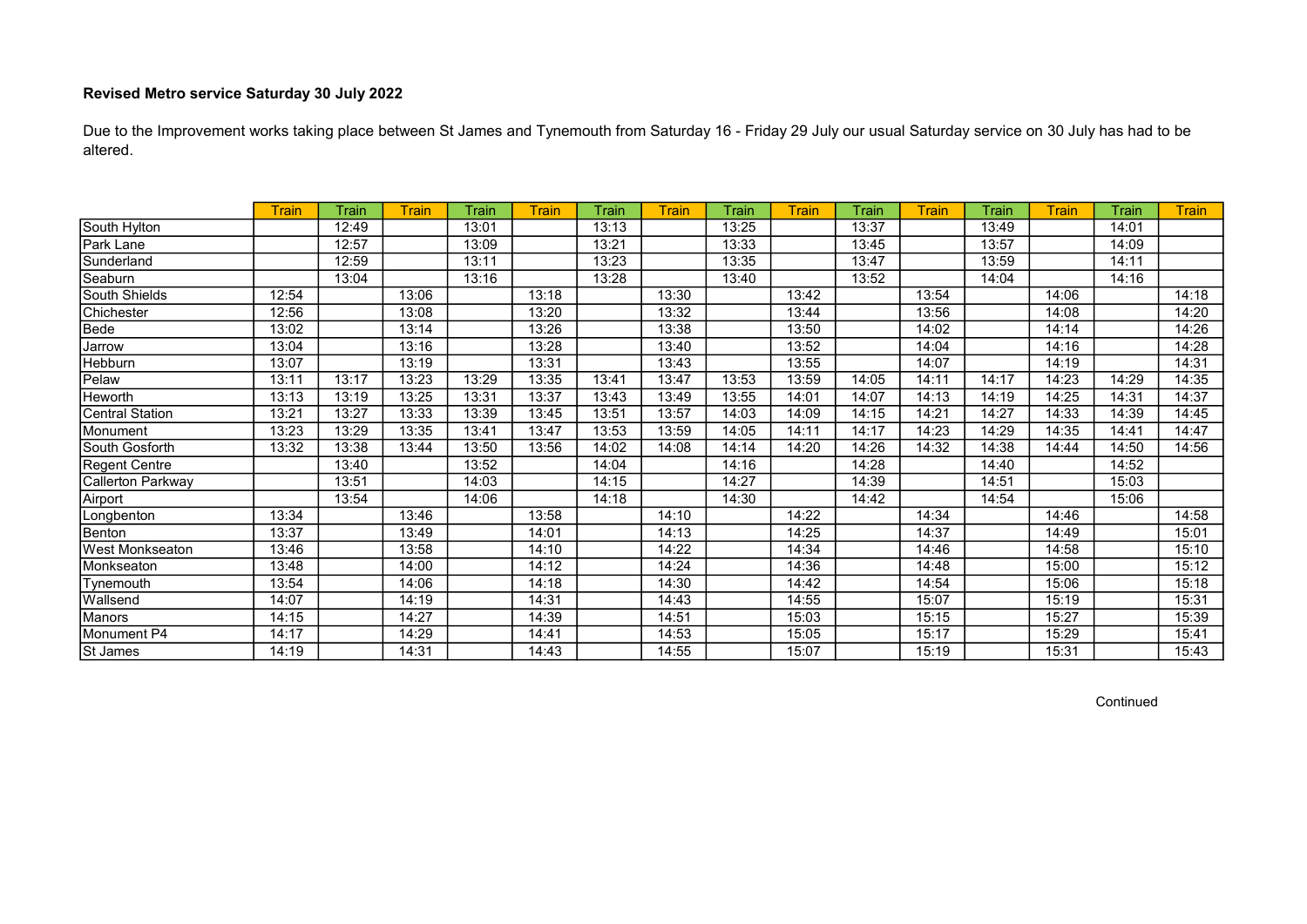Due to the Improvement works taking place between St James and Tynemouth from Saturday 16 - Friday 29 July our usual Saturday service on 30 July has had to be altered.

|                        | Train | Train | Train | <b>Train</b> | Train | <b>Train</b> | Train | Train | Train | Train | Train | <b>Train</b> | Train | Train | Train |
|------------------------|-------|-------|-------|--------------|-------|--------------|-------|-------|-------|-------|-------|--------------|-------|-------|-------|
| South Hylton           | 14:13 |       | 14:25 |              | 14:37 |              | 14:49 |       | 15:01 |       | 15:13 |              | 15:25 |       | 15:37 |
| Park Lane              | 14:21 |       | 14:33 |              | 14:45 |              | 14:57 |       | 15:09 |       | 15:21 |              | 15:33 |       | 15:45 |
| Sunderland             | 14:23 |       | 14:35 |              | 14:47 |              | 14:59 |       | 15:11 |       | 15:23 |              | 15:35 |       | 15:47 |
| Seaburn                | 14:28 |       | 14:40 |              | 14:52 |              | 15:04 |       | 15:16 |       | 15:28 |              | 15:40 |       | 15:52 |
| South Shields          |       | 14:30 |       | 14:42        |       | 14:54        |       | 15:06 |       | 15:18 |       | 15:30        |       | 15:42 |       |
| Chichester             |       | 14:32 |       | 14:44        |       | 14:56        |       | 15:08 |       | 15:20 |       | 15:32        |       | 15:44 |       |
| Bede                   |       | 14:38 |       | 14:50        |       | 15:02        |       | 15:14 |       | 15:26 |       | 15:38        |       | 15:50 |       |
| Jarrow                 |       | 14:40 |       | 14:52        |       | 15:04        |       | 15:16 |       | 15:28 |       | 15:40        |       | 15:52 |       |
| <b>Hebburn</b>         |       | 14:43 |       | 14:55        |       | 15:07        |       | 15:19 |       | 15:31 |       | 15:43        |       | 15:55 |       |
| Pelaw                  | 14:41 | 14:47 | 14:53 | 14:59        | 15:05 | 15:11        | 15:17 | 15:23 | 15:29 | 15:35 | 15:41 | 15:47        | 15:53 | 15:59 | 16:05 |
| Heworth                | 14:43 | 14:49 | 14:55 | 15:01        | 15:07 | 15:13        | 15:19 | 15:25 | 15:31 | 15:37 | 15:43 | 15:49        | 15:55 | 16:01 | 16:07 |
| Central Station        | 14:51 | 14:57 | 15:03 | 15:09        | 15:15 | 15:21        | 15:27 | 15:33 | 15:39 | 15:45 | 15:51 | 15:57        | 16:03 | 16:09 | 16:15 |
| Monument               | 14:53 | 14:59 | 15:05 | 15:11        | 15:17 | 15:23        | 15:29 | 15:35 | 15:41 | 15:47 | 15:53 | 15:59        | 16:05 | 16:11 | 16:17 |
| South Gosforth         | 15:02 | 15:08 | 15:14 | 15:20        | 15:26 | 15:32        | 15:38 | 15:44 | 15:50 | 15:56 | 16:02 | 16:08        | 16:14 | 16:20 | 16:26 |
| Regent Centre          | 15:04 |       | 15:16 |              | 15:28 |              | 15:40 |       | 15:52 |       | 16:04 |              | 16:16 |       | 16:28 |
| Callerton Parkway      | 15:15 |       | 15:27 |              | 15:39 |              | 15:51 |       | 16:03 |       | 16:15 |              | 16:27 |       | 16:39 |
| Airport                | 15:18 |       | 15:30 |              | 15:42 |              | 15:54 |       | 16:06 |       | 16:18 |              | 16:30 |       | 16:42 |
| Longbenton             |       | 15:10 |       | 15:22        |       | 15:34        |       | 15:46 |       | 15:58 |       | 16:10        |       | 16:22 |       |
| Benton                 |       | 15:13 |       | 15:25        |       | 15:37        |       | 15:49 |       | 16:01 |       | 16:13        |       | 16:25 |       |
| <b>West Monkseaton</b> |       | 15:22 |       | 15:34        |       | 15:46        |       | 15:58 |       | 16:10 |       | 16:22        |       | 16:34 |       |
| Monkseaton             |       | 15:24 |       | 15:36        |       | 15:48        |       | 16:00 |       | 16:12 |       | 16:24        |       | 16:36 |       |
| Tynemouth              |       | 15:30 |       | 15:42        |       | 15:54        |       | 16:06 |       | 16:18 |       | 16:30        |       | 16:42 |       |
| Wallsend               |       | 15:43 |       | 15:55        |       | 16:07        |       | 16:19 |       | 16:31 |       | 16:43        |       | 16:55 |       |
| Manors                 |       | 15:51 |       | 16:03        |       | 16:15        |       | 16:27 |       | 16:39 |       | 16:51        |       | 17:03 |       |
| Monument P4            |       | 15:53 |       | 16:05        |       | 16:17        |       | 16:29 |       | 16:41 |       | 16:53        |       | 17:05 |       |
| St James               |       | 15:55 |       | 16:07        |       | 16:19        |       | 16:31 |       | 16:43 |       | 16:55        |       | 17:07 |       |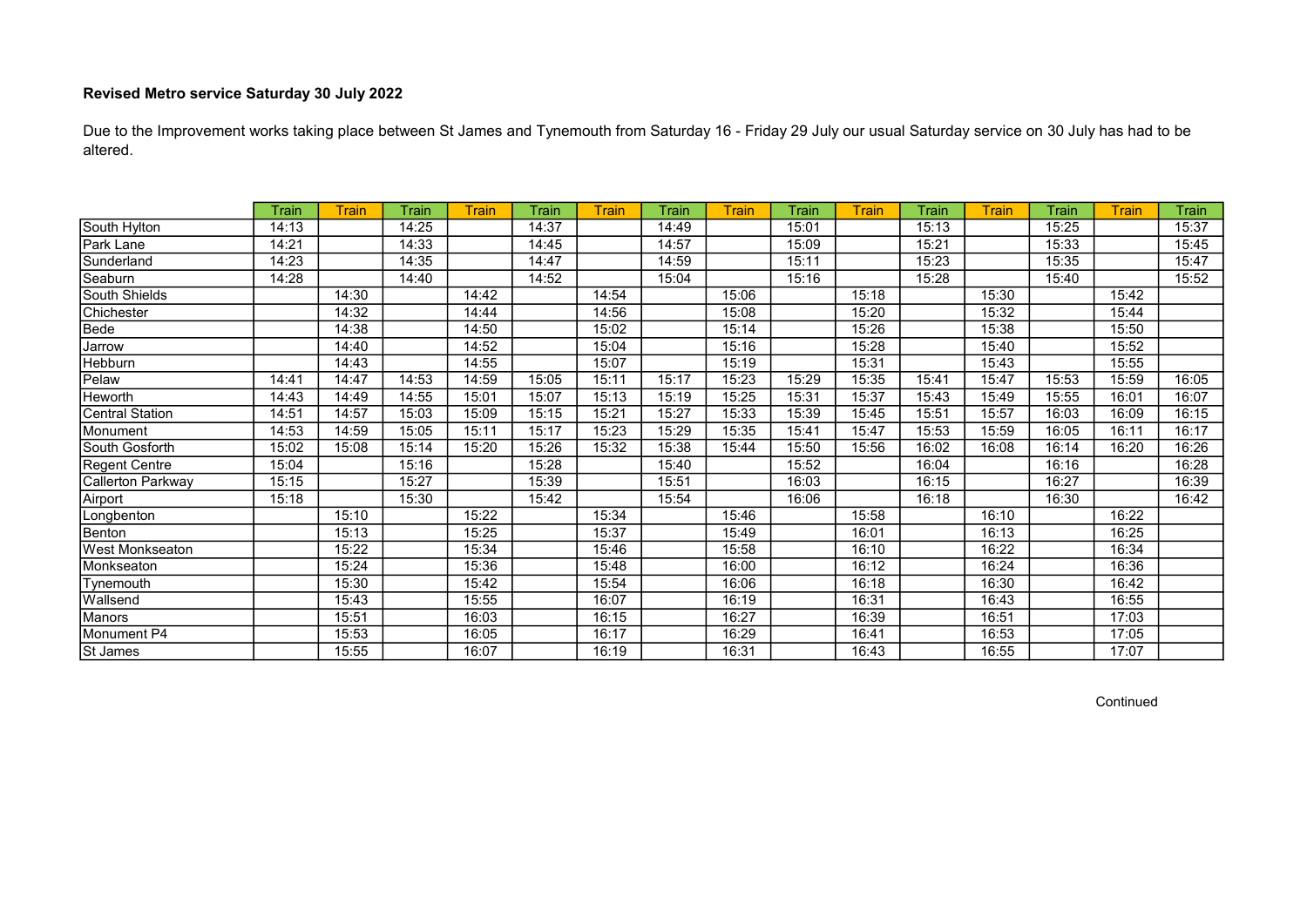Due to the Improvement works taking place between St James and Tynemouth from Saturday 16 - Friday 29 July our usual Saturday service on 30 July has had to be altered.

|                        | <b>Train</b> | Train | <b>Train</b> | Train | Train | Train | Train | Train | <b>Train</b> | Train | Train | Train | <b>Train</b> | Train | <b>Train</b> |
|------------------------|--------------|-------|--------------|-------|-------|-------|-------|-------|--------------|-------|-------|-------|--------------|-------|--------------|
| South Hylton           |              | 15:49 |              | 16:01 |       | 16:13 |       | 16:25 |              | 16:37 |       | 16:49 |              | 17:01 |              |
| Park Lane              |              | 15:57 |              | 16:09 |       | 16:21 |       | 16:33 |              | 16:45 |       | 16:57 |              | 17:09 |              |
| Sunderland             |              | 15:59 |              | 16:11 |       | 16:23 |       | 16:35 |              | 16:47 |       | 16:59 |              | 17:11 |              |
| Seaburn                |              | 16:04 |              | 16:16 |       | 16:28 |       | 16:40 |              | 16:52 |       | 17:04 |              | 17:16 |              |
| South Shields          | 15:54        |       | 16:06        |       | 16:18 |       | 16:30 |       | 16:42        |       | 16:54 |       | 17:06        |       | 17:18        |
| Chichester             | 15:56        |       | 16:08        |       | 16:20 |       | 16:32 |       | 16:44        |       | 16:56 |       | 17:08        |       | 17:20        |
| Bede                   | 16:02        |       | 16:14        |       | 16:26 |       | 16:38 |       | 16:50        |       | 17:02 |       | 17:14        |       | 17:26        |
| Jarrow                 | 16:04        |       | 16:16        |       | 16:28 |       | 16:40 |       | 16:52        |       | 17:04 |       | 17:16        |       | 17:28        |
| <b>Hebburn</b>         | 16:07        |       | 16:19        |       | 16:31 |       | 16:43 |       | 16:55        |       | 17:07 |       | 17:19        |       | 17:31        |
| Pelaw                  | 16:11        | 16:17 | 16:23        | 16:29 | 16:35 | 16:41 | 16:47 | 16:53 | 16:59        | 17:05 | 17:11 | 17:17 | 17:23        | 17:29 | 17:35        |
| Heworth                | 16:13        | 16:19 | 16:25        | 16:31 | 16:37 | 16:43 | 16:49 | 16:55 | 17:01        | 17:07 | 17:13 | 17:19 | 17:25        | 17:31 | 17:37        |
| <b>Central Station</b> | 16:21        | 16:27 | 16:33        | 16:39 | 16:45 | 16:51 | 16:57 | 17:03 | 17:09        | 17:15 | 17:21 | 17:27 | 17:33        | 17:39 | 17:45        |
| Monument               | 16:23        | 16:29 | 16:35        | 16:41 | 16:47 | 16:53 | 16:59 | 17:05 | 17:11        | 17:17 | 17:23 | 17:29 | 17:35        | 17:41 | 17:47        |
| South Gosforth         | 16:32        | 16:38 | 16:44        | 16:50 | 16:56 | 17:02 | 17:08 | 17:14 | 17:20        | 17:26 | 17:32 | 17:38 | 17:44        | 17:50 | 17:56        |
| Regent Centre          |              | 16:40 |              | 16:52 |       | 17:04 |       | 17:16 |              | 17:28 |       | 17:40 |              | 17:52 |              |
| Callerton Parkway      |              | 16:51 |              | 17:03 |       | 17:15 |       | 17:27 |              | 17:39 |       | 17:51 |              | 18:03 |              |
| Airport                |              | 16:54 |              | 17:06 |       | 17:18 |       | 17:30 |              | 17:42 |       | 17:54 |              | 18:06 |              |
| Longbenton             | 16:34        |       | 16:46        |       | 16:58 |       | 17:10 |       | 17:22        |       | 17:34 |       | 17:46        |       | 17:58        |
| Benton                 | 16:37        |       | 16:49        |       | 17:01 |       | 17:13 |       | 17:25        |       | 17:37 |       | 17:49        |       | 18:01        |
| <b>West Monkseaton</b> | 16:46        |       | 16:58        |       | 17:10 |       | 17:22 |       | 17:34        |       | 17:46 |       | 17:58        |       | 18:10        |
| Monkseaton             | 16:48        |       | 17:00        |       | 17:12 |       | 17:24 |       | 17:36        |       | 17:48 |       | 18:00        |       | 18:12        |
| Tynemouth              | 16:54        |       | 17:06        |       | 17:18 |       | 17:30 |       | 17:42        |       | 17:54 |       | 18:06        |       | 18:18        |
| Wallsend               | 17:07        |       | 17:19        |       | 17:31 |       | 17:43 |       | 17:55        |       | 18:07 |       | 18:19        |       | 18:31        |
| <b>Manors</b>          | 17:15        |       | 17:27        |       | 17:39 |       | 17:51 |       | 18:03        |       | 18:15 |       | 18:27        |       | 18:39        |
| Monument P4            | 17:17        |       | 17:29        |       | 17:41 |       | 17:53 |       | 18:05        |       | 18:17 |       | 18:29        |       | 18:40        |
| St James               | 17:19        |       | 17:31        |       | 17:43 |       | 17:55 |       | 18:07        |       | 18:19 |       | 18:31        |       | 18:42        |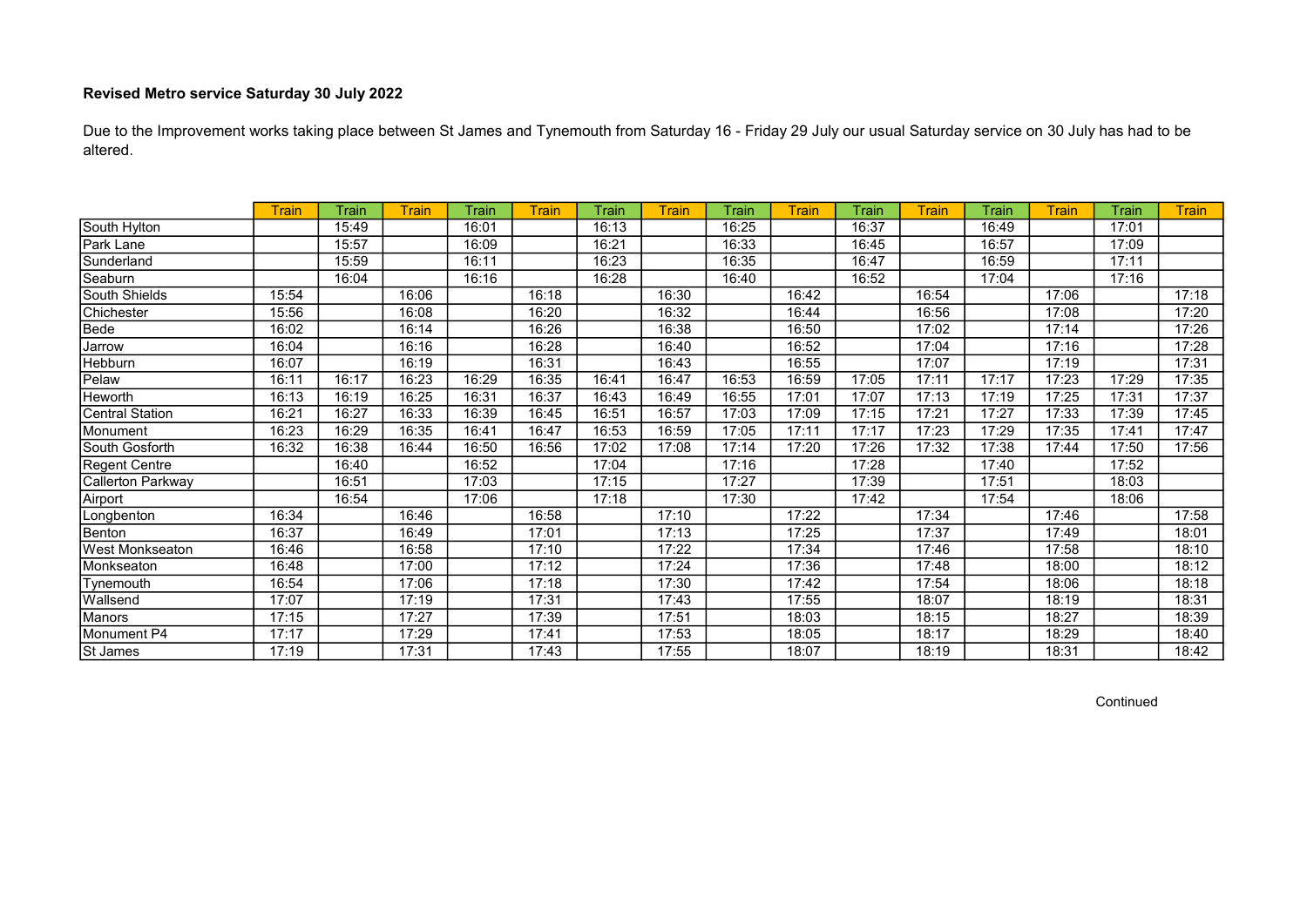Due to the Improvement works taking place between St James and Tynemouth from Saturday 16 - Friday 29 July our usual Saturday service on 30 July has had to be altered.

|                        | Train | Train | Train | Train | Train | Train | Train | Train | Train | Train | Train | Train | Train | Train | Train |
|------------------------|-------|-------|-------|-------|-------|-------|-------|-------|-------|-------|-------|-------|-------|-------|-------|
| South Hylton           | 17:13 |       | 17:25 |       | 17:38 |       | 17:52 |       | 18:07 |       | 18:21 |       |       | 18:30 | 18:37 |
| Park Lane              | 17:21 |       | 17:33 |       | 17:46 |       | 18:00 |       | 18:15 |       | 18:30 |       |       | 18:40 | 18:45 |
| Sunderland             | 17:23 |       | 17:35 |       | 17:48 |       | 18:02 |       | 18:17 |       | 18:32 |       |       | 18:42 | 18:47 |
| Seaburn                | 17:28 |       | 17:40 |       | 17:53 |       | 18:07 |       | 18:22 |       | 18:37 |       |       | 18:47 | 18:52 |
| South Shields          |       | 17:30 |       | 17:42 |       | 17:57 |       | 18:12 |       | 18:26 |       | 18:35 | 18:41 |       |       |
| Chichester             |       | 17:32 |       | 17:44 |       | 17:59 |       | 18:14 |       | 18:28 |       | 18:37 | 18:43 |       |       |
| Bede                   |       | 17:38 |       | 17:50 |       | 18:05 |       | 18:19 |       | 18:33 |       | 18:42 | 18:48 |       |       |
| Jarrow                 |       | 17:40 |       | 17:52 |       | 18:07 |       | 18:21 |       | 18:36 |       | 18:45 | 18:51 |       |       |
| Hebburn                |       | 17:43 |       | 17:55 |       | 18:10 |       | 18:24 |       | 18:39 |       | 18:48 | 18:54 |       |       |
| Pelaw                  | 17:41 | 17:47 | 17:53 | 17:59 | 18:06 | 18:14 | 18:21 | 18:28 | 18:36 | 18:43 | 18:51 | 18:54 | 18:58 | 19:01 | 19:06 |
| Heworth                | 17:43 | 17:49 | 17:55 | 18:01 | 18:08 | 18:16 | 18:23 | 18:30 | 18:38 | 18:45 | 18:53 | 18:56 | 19:00 | 19:03 | 19:08 |
| Central Station        | 17:51 | 17:57 | 18:03 | 18:09 | 18:16 | 18:24 | 18:30 | 18:38 | 18:45 | 18:52 | 19:00 | 19:03 | 19:07 | 19:10 | 19:15 |
| Monument               | 17:53 | 17:59 | 18:04 | 18:10 | 18:17 | 18:25 | 18:32 | 18:39 | 18:47 | 18:54 | 19:02 | 19:05 | 19:09 | 19:12 | 19:17 |
| South Gosforth         | 18:02 | 18:09 | 18:13 | 18:19 | 18:26 | 18:34 | 18:41 | 18:48 | 18:56 | 19:03 | 19:11 | 19:14 | 19:18 | 19:21 | 19:26 |
| Regent Centre          | 18:04 |       | 18:16 |       | 18:29 |       | 18:43 |       | 18:58 |       | 19:13 |       |       |       | 19:28 |
| Callerton Parkway      | 18:14 |       | 18:26 |       | 18:39 |       | 18:53 |       | 19:08 |       | 19:23 |       |       |       | 19:38 |
| Airport                | 18:17 |       | 18:29 |       | 18:42 |       | 18:56 |       | 19:11 |       | 19:26 |       |       |       | 19:41 |
| Longbenton             |       | 18:11 |       | 18:22 |       | 18:37 |       | 18:51 |       | 19:05 |       |       | 19:20 |       |       |
| Benton                 |       | 18:14 |       | 18:25 |       | 18:40 |       | 18:54 |       | 19:08 |       |       | 19:23 |       |       |
| <b>West Monkseaton</b> |       | 18:23 |       | 18:33 |       | 18:48 |       | 19:02 |       | 19:17 |       |       | 19:32 |       |       |
| Monkseaton             |       | 18:25 |       | 18:35 |       | 18:50 |       | 19:04 |       | 19:19 |       |       | 19:34 |       |       |
| Tynemouth              |       | 18:31 |       | 18:41 |       | 18:56 |       | 19:10 |       | 19:25 |       |       | 19:40 |       |       |
| Wallsend               |       | 18:43 |       | 18:54 |       | 19:09 |       | 19:23 |       | 19:38 |       |       | 19:53 |       |       |
| Manors                 |       | 18:51 |       | 19:02 |       | 19:17 |       | 19:31 |       | 19:46 |       |       | 20:01 |       |       |
| Monument P4            |       | 18:53 |       | 19:04 |       | 19:19 |       | 19:33 |       | 19:47 |       |       | 20:02 |       |       |
| St James               |       | 18:55 |       | 19:06 |       | 19:21 |       | 19:35 |       | 19:49 |       |       | 20:04 |       |       |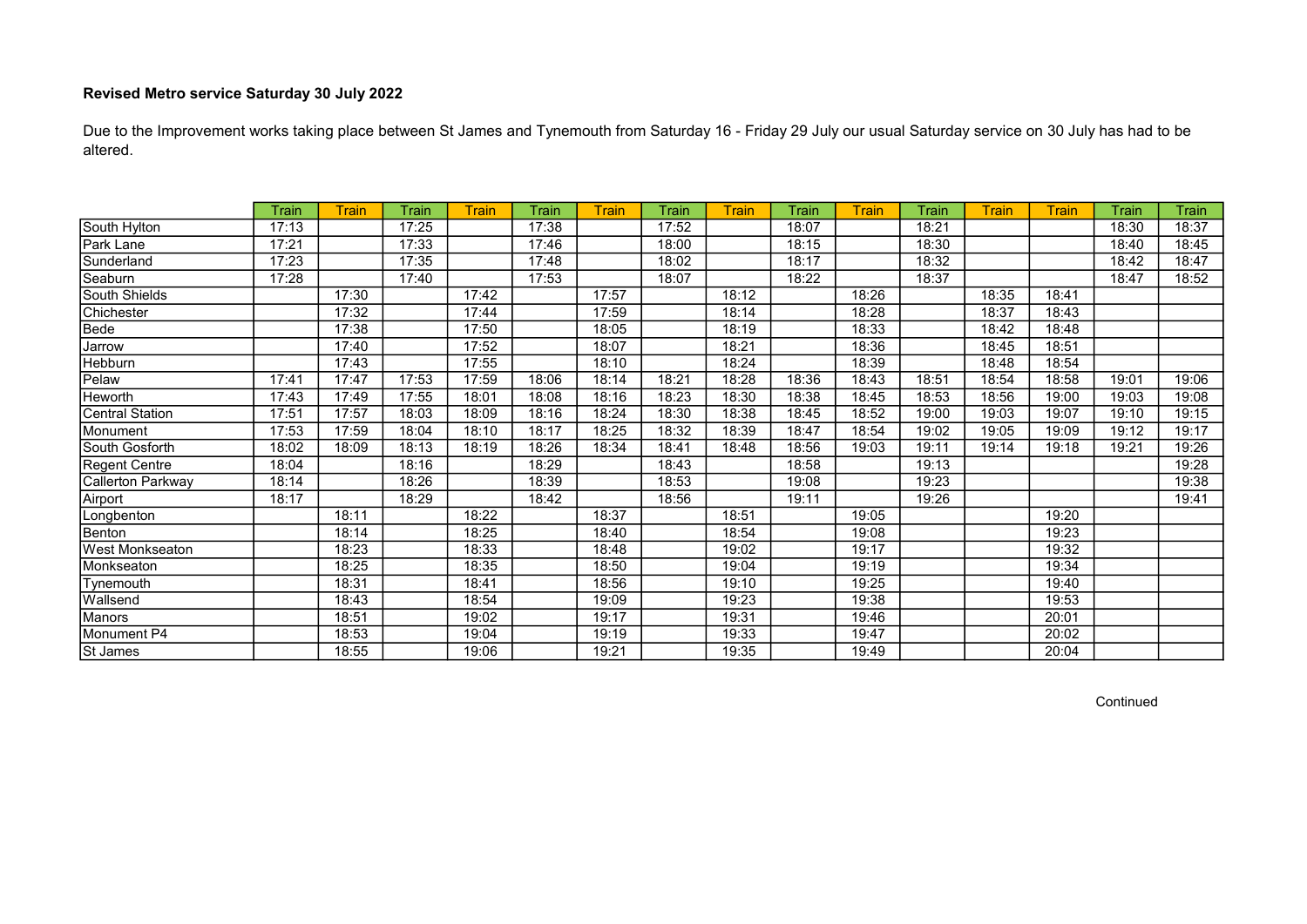Due to the Improvement works taking place between St James and Tynemouth from Saturday 16 - Friday 29 July our usual Saturday service on 30 July has had to be altered.

|                        | <b>Train</b> | Train | Train | Train | <b>Train</b> | Train | Train | Train | <b>Train</b> | Train | <b>Train</b> | Train | <b>Train</b> | Train | <b>Train</b> |
|------------------------|--------------|-------|-------|-------|--------------|-------|-------|-------|--------------|-------|--------------|-------|--------------|-------|--------------|
| South Hylton           |              | 18:52 |       | 19:07 |              | 19:22 |       | 19:37 |              | 19:52 |              | 20:07 |              | 20:22 |              |
| Park Lane              |              | 19:00 |       | 19:15 |              | 19:30 |       | 19:45 |              | 20:00 |              | 20:15 |              | 20:30 |              |
| Sunderland             |              | 19:02 |       | 19:17 |              | 19:32 |       | 19:47 |              | 20:02 |              | 20:17 |              | 20:32 |              |
| Seaburn                |              | 19:07 |       | 19:22 |              | 19:37 |       | 19:52 |              | 20:07 |              | 20:22 |              | 20:37 |              |
| South Shields          | 18:56        |       | 19:11 |       | 19:26        |       | 19:41 |       | 19:56        |       | 20:11        |       | 20:26        |       | 20:41        |
| Chichester             | 18:58        |       | 19:13 |       | 19:28        |       | 19:43 |       | 19:58        |       | 20:13        |       | 20:28        |       | 20:43        |
| Bede                   | 19:03        |       | 19:18 |       | 19:33        |       | 19:48 |       | 20:03        |       | 20:18        |       | 20:33        |       | 20:48        |
| Jarrow                 | 19:06        |       | 19:21 |       | 19:36        |       | 19:51 |       | 20:06        |       | 20:21        |       | 20:36        |       | 20:51        |
| Hebburn                | 19:09        |       | 19:24 |       | 19:39        |       | 19:54 |       | 20:09        |       | 20:24        |       | 20:39        |       | 20:54        |
| Pelaw                  | 19:13        | 19:21 | 19:28 | 19:36 | 19:43        | 19:51 | 19:58 | 20:06 | 20:13        | 20:21 | 20:28        | 20:36 | 20:43        | 20:51 | 20:58        |
| Heworth                | 19:15        | 19:23 | 19:30 | 19:38 | 19:45        | 19:53 | 20:00 | 20:08 | 20:15        | 20:23 | 20:30        | 20:38 | 20:45        | 20:53 | 21:00        |
| <b>Central Station</b> | 19:22        | 19:30 | 19:37 | 19:45 | 19:52        | 20:00 | 20:07 | 20:15 | 20:22        | 20:30 | 20:37        | 20:45 | 20:52        | 21:00 | 21:07        |
| Monument               | 19:24        | 19:32 | 19:39 | 19:47 | 19:54        | 20:02 | 20:09 | 20:17 | 20:24        | 20:32 | 20:39        | 20:47 | 20:54        | 21:02 | 21:09        |
| South Gosforth         | 19:33        | 19:41 | 19:48 | 19:56 | 20:03        | 20:11 | 20:18 | 20:26 | 20:33        | 20:41 | 20:48        | 20:56 | 21:03        | 21:11 | 21:18        |
| Regent Centre          |              | 19:43 |       | 19:58 |              | 20:13 |       | 20:28 |              | 20:43 |              | 20:58 |              | 21:13 |              |
| Callerton Parkway      |              | 19:53 |       | 20:08 |              | 20:23 |       | 20:38 |              | 20:53 |              | 21:08 |              | 21:23 |              |
| Airport                |              | 19:56 |       | 20:11 |              | 20:26 |       | 20:41 |              | 20:56 |              | 21:11 |              | 21:26 |              |
| Longbenton             | 19:35        |       | 19:50 |       | 20:05        |       | 20:20 |       | 20:35        |       | 20:50        |       | 21:05        |       | 21:20        |
| Benton                 | 19:38        |       | 19:53 |       | 20:08        |       | 20:23 |       | 20:38        |       | 20:53        |       | 21:08        |       | 21:23        |
| <b>West Monkseaton</b> | 19:47        |       | 20:02 |       | 20:17        |       | 20:32 |       | 20:47        |       | 21:02        |       | 21:17        |       | 21:32        |
| Monkseaton             | 19:49        |       | 20:04 |       | 20:19        |       | 20:34 |       | 20:49        |       | 21:04        |       | 21:19        |       | 21:34        |
| Tynemouth              | 19:55        |       | 20:10 |       | 20:25        |       | 20:40 |       | 20:55        |       | 21:10        |       | 21:25        |       | 21:40        |
| Wallsend               | 20:08        |       | 20:23 |       | 20:38        |       | 20:53 |       | 21:08        |       | 21:23        |       | 21:38        |       | 21:53        |
| Manors                 | 20:16        |       | 20:31 |       | 20:46        |       | 21:01 |       | 21:16        |       | 21:31        |       | 21:46        |       | 22:01        |
| Monument P4            | 20:17        |       | 20:32 |       | 20:47        |       | 21:02 |       | 21:17        |       | 21:32        |       | 21:47        |       | 22:02        |
| St James               | 20:19        |       | 20:34 |       | 20:49        |       | 21:04 |       | 21:19        |       | 21:34        |       | 21:49        |       | 22:04        |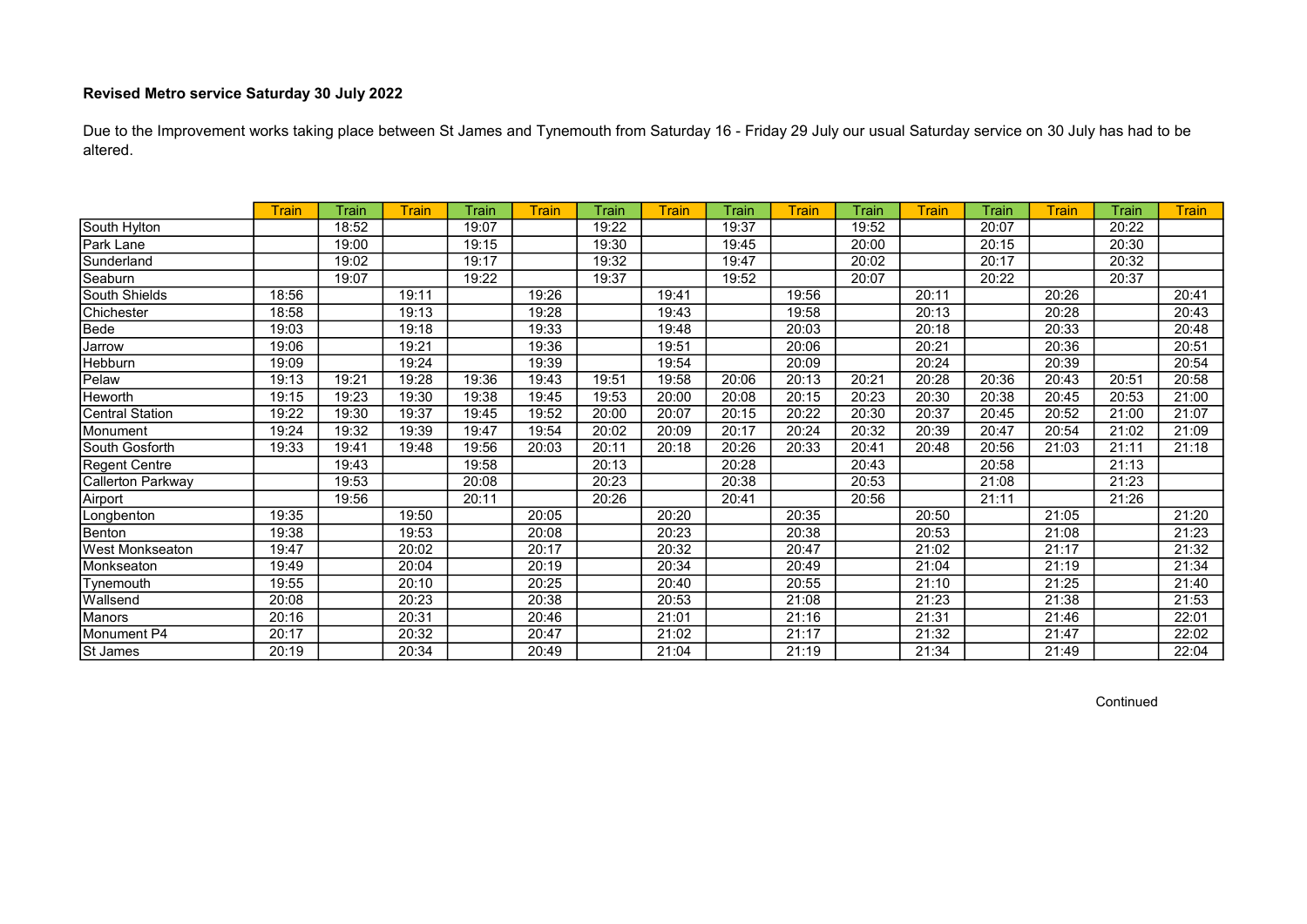Due to the Improvement works taking place between St James and Tynemouth from Saturday 16 - Friday 29 July our usual Saturday service on 30 July has had to be altered.

|                          | Train | <b>Train</b> | Train | Train | Train | Train | Train | Train | Train | Train | Train | Train | Train | Train | Train |
|--------------------------|-------|--------------|-------|-------|-------|-------|-------|-------|-------|-------|-------|-------|-------|-------|-------|
| South Hylton             | 20:37 |              | 20:52 |       | 21:07 |       | 21:22 |       | 21:37 |       | 21:52 |       | 22:07 |       | 22:22 |
| Park Lane                | 20:45 |              | 21:00 |       | 21:15 |       | 21:30 |       | 21:45 |       | 22:00 |       | 22:15 |       | 22:30 |
|                          | 20:47 |              | 21:02 |       |       |       |       |       |       |       |       |       |       |       |       |
| Sunderland               |       |              |       |       | 21:17 |       | 21:32 |       | 21:47 |       | 22:02 |       | 22:17 |       | 22:32 |
| Seaburn                  | 20:52 |              | 21:07 |       | 21:22 |       | 21:37 |       | 21:52 |       | 22:07 |       | 22:22 |       | 22:37 |
| South Shields            |       | 20:56        |       | 21:11 |       | 21:26 |       | 21:41 |       | 21:56 |       | 22:11 |       | 22:26 |       |
| Chichester               |       | 20:58        |       | 21:13 |       | 21:28 |       | 21:43 |       | 21:58 |       | 22:13 |       | 22:28 |       |
| Bede                     |       | 21:03        |       | 21:18 |       | 21:33 |       | 21:48 |       | 22:03 |       | 22:18 |       | 22:33 |       |
| Jarrow                   |       | 21:06        |       | 21:21 |       | 21:36 |       | 21:51 |       | 22:06 |       | 22:21 |       | 22:36 |       |
| Hebburn                  |       | 21:09        |       | 21:24 |       | 21:39 |       | 21:54 |       | 22:09 |       | 22:24 |       | 22:39 |       |
| Pelaw                    | 21:06 | 21:13        | 21:21 | 21:28 | 21:36 | 21:43 | 21:51 | 21:58 | 22:06 | 22:13 | 22:21 | 22:28 | 22:36 | 22:43 | 22:51 |
| Heworth                  | 21:08 | 21:15        | 21:23 | 21:30 | 21:38 | 21:45 | 21:53 | 22:00 | 22:08 | 22:15 | 22:23 | 22:30 | 22:38 | 22:45 | 22:53 |
| <b>Central Station</b>   | 21:15 | 21:22        | 21:30 | 21:37 | 21:45 | 21:52 | 22:00 | 22:07 | 22:15 | 22:22 | 22:30 | 22:37 | 22:45 | 22:52 | 23:00 |
| Monument                 | 21:17 | 21:24        | 21:32 | 21:39 | 21:47 | 21:54 | 22:02 | 22:09 | 22:17 | 22:24 | 22:32 | 22:39 | 22:47 | 22:54 | 23:02 |
| South Gosforth           | 21:26 | 21:33        | 21:41 | 21:48 | 21:56 | 22:03 | 22:11 | 22:18 | 22:26 | 22:33 | 22:41 | 22:48 | 22:56 | 23:03 | 23:11 |
| Regent Centre            | 21:28 |              | 21:43 |       | 21:58 |       | 22:13 |       | 22:28 |       | 22:43 |       | 22:58 |       | 23:13 |
| <b>Callerton Parkway</b> | 21:38 |              | 21:53 |       | 22:08 |       | 22:23 |       | 22:38 |       | 22:53 |       | 23:08 |       | 23:23 |
| Airport                  | 21:41 |              | 21:56 |       | 22:11 |       | 22:26 |       | 22:41 |       | 22:56 |       | 23:11 |       | 23:26 |
| Longbenton               |       | 21:35        |       | 21:50 |       | 22:05 |       | 22:20 |       | 22:35 |       | 22:50 |       | 23:05 |       |
| Benton                   |       | 21:38        |       | 21:53 |       | 22:08 |       | 22:23 |       | 22:38 |       | 22:53 |       | 23:08 |       |
| <b>West Monkseaton</b>   |       | 21:47        |       | 22:02 |       | 22:17 |       | 22:32 |       | 22:47 |       | 23:02 |       | 23:17 |       |
| Monkseaton               |       | 21:49        |       | 22:04 |       | 22:19 |       | 22:34 |       | 22:49 |       | 23:04 |       | 23:19 |       |
| Tynemouth                |       | 21:55        |       | 22:10 |       | 22:25 |       | 22:40 |       | 22:55 |       | 23:10 |       | 23:25 |       |
| Wallsend                 |       | 22:08        |       | 22:23 |       | 22:38 |       | 22:53 |       | 23:08 |       | 23:23 |       | 23:38 |       |
| Manors                   |       | 22:16        |       | 22:31 |       | 22:46 |       | 23:01 |       | 23:16 |       | 23:31 |       | 23:46 |       |
| Monument P4              |       | 22:17        |       | 22:32 |       | 22:47 |       | 23:02 |       | 23:17 |       | 23:32 |       | 23:47 |       |
| St James                 |       | 22:19        |       | 22:34 |       | 22:49 |       | 23:04 |       | 23:19 |       | 23:34 |       | 23:49 |       |